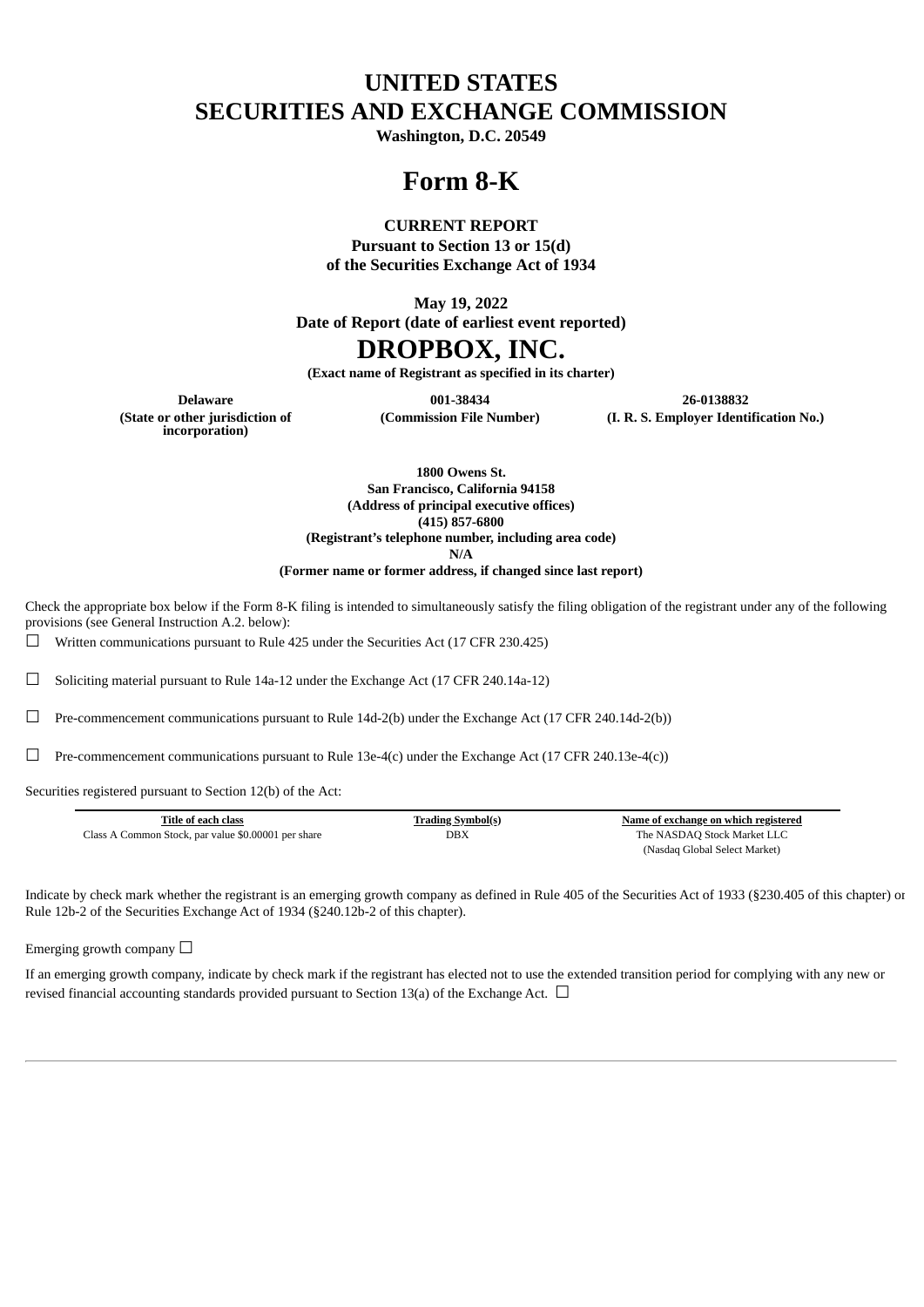#### **Item 5.07 Submission of Matters to a Vote of Security Holders**

On May 19, 2022, at the 2022 Annual Meeting of Stockholders (the "Annual Meeting") of Dropbox, Inc. (the "Company"), the Company's stockholders voted upon the following proposals described in the Company's definitive proxy statement filed with the Securities and Exchange Commission on April 5, 2022: (1) to elect eight directors to the Board of Directors of the Company; (2) to ratify the appointment of Ernst & Young LLP, an independent registered public accounting firm, as auditors for the fiscal year ending December 31, 2022; and (3) to approve a non-binding advisory vote regarding executive compensation.

All nominated directors were elected and the other proposals were approved by the required stockholder vote. The final voting results with respect to each proposal is as set forth below.

(1) Proposal for election of eight directors:

.

Т

|                   | For           | Withhold    | <b>Broker Non-Votes</b> |
|-------------------|---------------|-------------|-------------------------|
| Donald W. Blair   | 940,891,578   | 76,302,999  | 28,664,377              |
| Lisa Campbell     | 937,891,002   | 79,303,575  | 28,664,377              |
| Andrew W. Houston | 941,418,756   | 75,775,821  | 28,664,377              |
| Paul E. Jacobs    | 908,647,448   | 108,547,129 | 28,664,377              |
| Sara Mathew       | 982,895,421   | 34,299,156  | 28,664,377              |
| Abhay Parasnis    | 1,016,443,623 | 750.954     | 28,664,377              |
| Karen Peacock     | 939,273,111   | 77,921,466  | 28,664,377              |
| Michael Seibel    | 941,927,111   | 75,267,466  | 28,664,377              |

(2) Proposal to ratify Ernst & Young LLP as auditors for the fiscal year ending December 31, 2022:

| ┳<br>For    | aainet  |                    |
|-------------|---------|--------------------|
| 044.734.784 | 947,869 | 76,301<br><b>L</b> |

(3) Proposal to approve a non-binding advisory resolution on the compensation of the named executive officers of the Company:

| For           | Against                | Abstain | <b>Broker Non-Votes</b> |
|---------------|------------------------|---------|-------------------------|
| 1,006,704,749 | 700<br>9,971<br>71.726 | 518.102 | 28,664,377              |